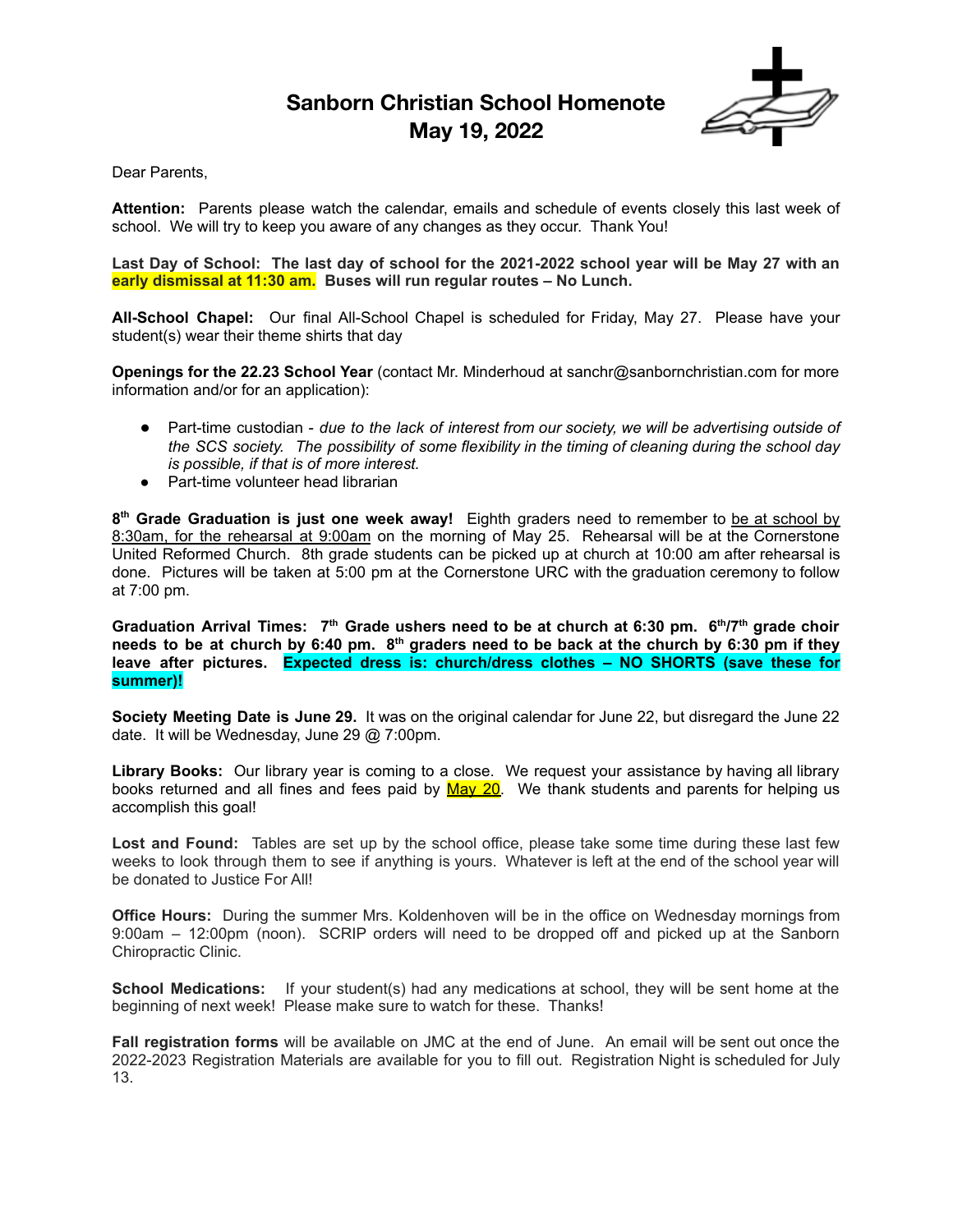**Cookbook Sale!!** Now thru the end of the school year, our Signature Addition (2008/2009) Sanborn Christian School Cookbooks are 2 for \$5 in the school office only! Make sure to stock up on these, as they make great bridal/wedding gifts.

**NICSTO Applications:** For those who would like to send in an application for the NICSTO program, the applications will be due to the office no later than Friday, June 3. These applications must be based upon tax information and must be accompanied with a copy of the 1040 to be considered. Families who have children in grades K through  $8<sup>th</sup>$  are eligible for NICSTO. The application and income guidelines can be found in March's School Bell. If you have any questions, please contact Mr. Minderhoud.

**Room Moms Needed:** We are still looking for some room moms for the 2022-2023 school year. If you have a student in any of these grades (Preschool, 2nd, 3rd, and 5th) and wish to be a room mom please contact the school office.

**Summer Cleaning Schedule:** All parents with students currently in grades K-8 are assigned a night to help with cleaning. Preschool parents do not need to help with this. A copy of the cleaning schedule was sent home earlier this week. Reminder: If you are unable to work your scheduled shift, please switch with another family. If you have any questions please or switch with someone, please contact Lindsey Koldenhoven at 712-221-9982. Thanks for your cooperation.

**SCS Apparel Donation Bin:** Do you have some Sanborn Christian Apparel that is just sitting in your kid's drawers or hanging in their closets that no longer fit and have NO idea what to do with them?? Bring them into our new SCS Apparel Donation Bin! This is a great way for families to hand down their gently used SCS apparel to other students - free of charge! You can bring in clothing or look through the bin at any time.

**Save the Date:** Sanborn Christian's Golf/Steak is scheduled for Saturday, June 25. Make sure to mark it on your calendars!

**Attention all Runners and Walkers! Save the Date: Saturday July 23,** will be the Sanborn Christian 5K Run and the 1 mile Fun Run/Walk in conjunction with Sanborn's Railroad Days! Stay tuned to Facebook (Sanborn Christian 5K) for announcements and a link for online registration! You can also check out the schools website at [www.sanbornchristian.com](http://www.sanbornchristian.com/) for a registration form. Pre-registration deadline is **JULY 1st.** We are looking forward to this day! What a healthy & fun way to support Sanborn Christian School!

**Tuition Reminder:** As the school year draws to a close, please remember that tuition for the 2021-2022 school year is due before the fiscal year ends. Thank you for your prayerful attention to this matter. If you need to make arrangements to pay your tuition balance, please contact a finance committee member (Jon Hoogers, Jon Covey or Andy Prins).

#### **NEXT WEEK'S LUNCH MENU:**

Monday: Ranch Chicken on a Bun, Cheesy Potatoes, Pears Tuesday: 8th Grade Meal - Homemade Pizza Rolls, Potato Wedges, Caesar Salad, Applesauce, Poke Cake Wednesday: Cook's Choice Thursday: Cook's Choice Friday: No Lunch - Last Day of School - Dismiss at 11:30

**Scrip News:**

**Orders will be ready for pick up at 9 am Friday morning and going home with students! Next order- May 23.**

**No order May 30!**